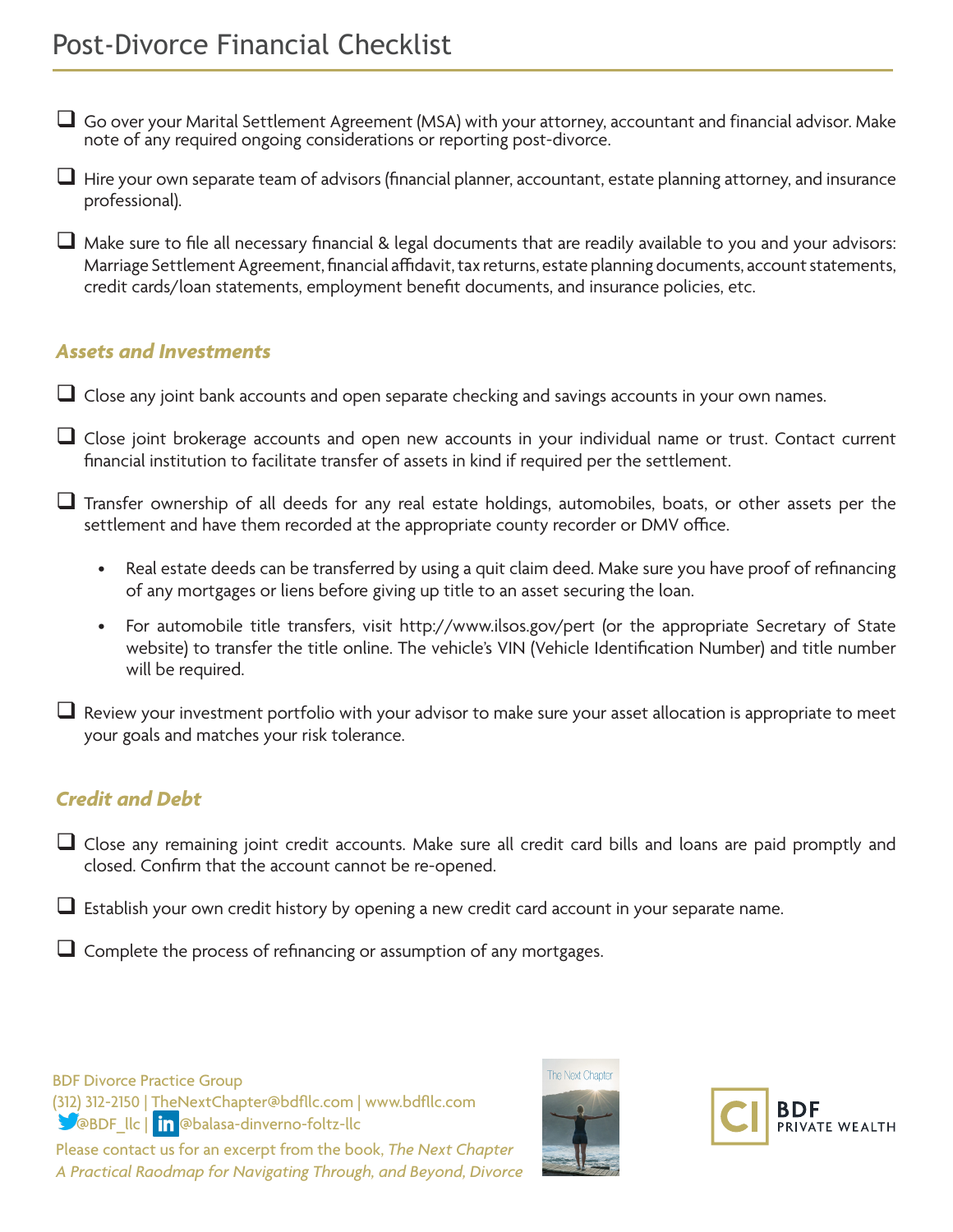# *Credit and Debt (continued)*

Settle all outstanding bills with your legal counsel and other divorce professionals.

Obtain a credit report 30 days later to verify no joint accounts remain.

**L** Protect yourself from identity theft. Consider enrolling in a credit monitoring program, buy a shredder, and protect your computer.

### *Retirement Accounts*

- $\Box$  Any qualified retirement plans (ie: employer sponsored 401(k) plans, pensions) that are required to be split per the settlement must be processed through a QDRO (qualified domestic relations order). Work with the consultant drafting the QDRO to ensure that the plan administrator will accept the order and that it has been filed with the court (ideally this should be done prior to settlement). It is very important to get specific instruction on which parties are responsible for completing the QDRO to ensure nothing falls through the cracks. Setting deadlines on when items will be complete will also help to manage the process.
- $\Box$  Keep in mind that distributions from a qualified plan through a QDRO are not subject to the 10% penalty for those under age 59  $\frac{1}{2}$  (IRAs are not eligible).
- $\Box$  Process any required transfers of IRAs per the settlement. IRAs typically do not require a QDRO and can still be split between former spouses without any tax consequences. MSA and signed paperwork are usually all that is needed.

## *Estate Planning*

- Update your estate planning documents, including a will and/or trust, and powers of attorney for healthcare and property.
- Change beneficiary information on all retirement plans, pensions, IRAs, annuities and life insurance policies.
- $\Box$  Make sure your assets are titled appropriately and in line with your estate planning goals.
- If both partners are staying on the house title after the divorce, re-title property to Tenants in Common.